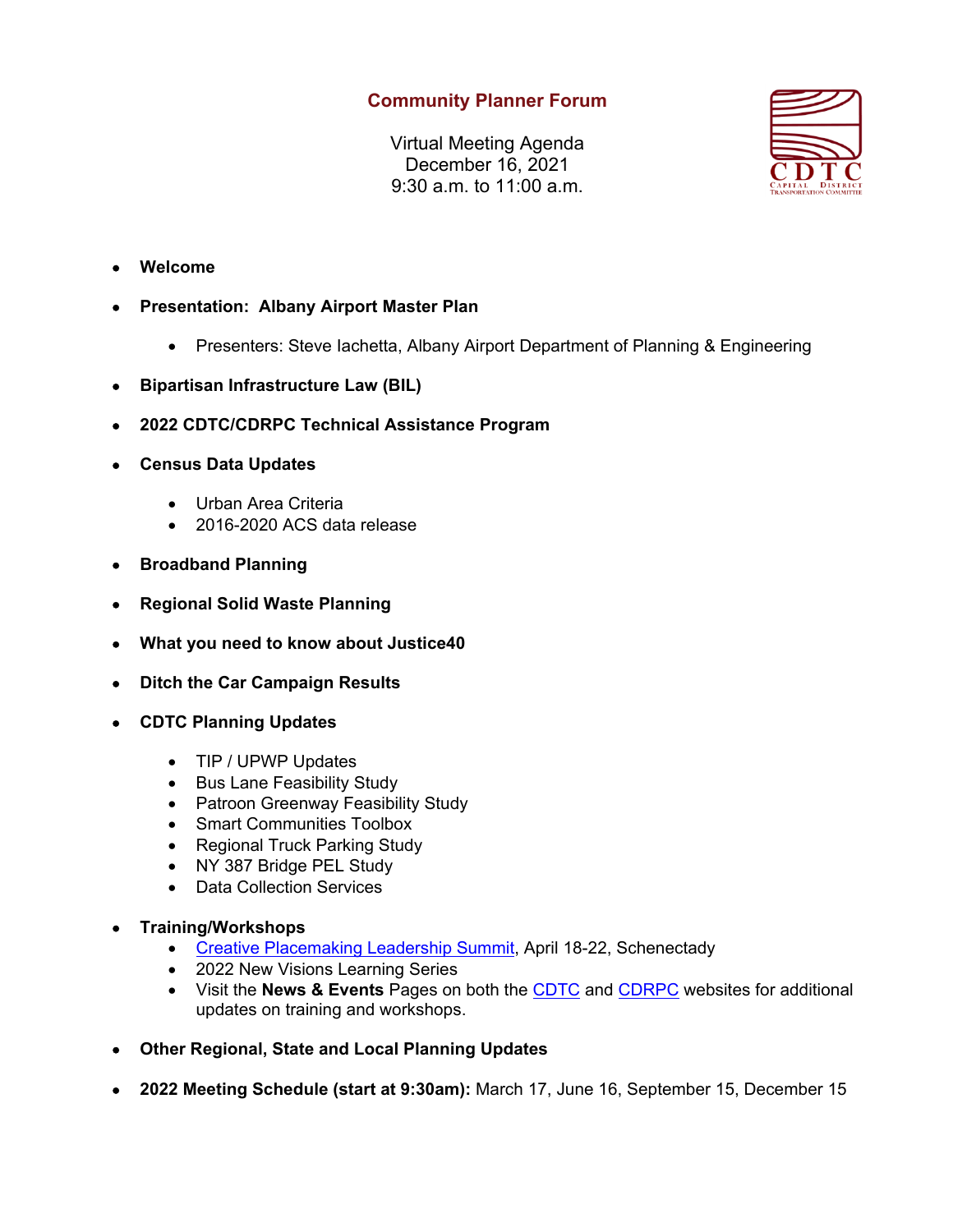## **STATUS OF CDTC PLANNING INITIATIVES AS OF DECEMBER 1, 2021**

| <b>NAME AND LOCAL</b><br><b>SPONSOR</b>                                               | SPONSOR,<br><b>CONSULTANT OR STAFF,</b><br>PROJECT COST,<br><b>CDTC CONTACT</b> | <b>FUNDING</b><br><b>APPROVAL</b><br><b>DATE</b> | <b>STATUS</b>                                                                                                                                                                                                                                                                                                                                                                                                                                                                                 | <b>COMPLETION DATE (EST.) AND</b><br>TIME TO COMPLETE THE PROJECT<br>(FUNDING DATE TO ESTIMATED<br><b>COMPLETION DATE)</b> | <b>PROJECT WEBSITE</b><br><b>LINK</b>                                                   |
|---------------------------------------------------------------------------------------|---------------------------------------------------------------------------------|--------------------------------------------------|-----------------------------------------------------------------------------------------------------------------------------------------------------------------------------------------------------------------------------------------------------------------------------------------------------------------------------------------------------------------------------------------------------------------------------------------------------------------------------------------------|----------------------------------------------------------------------------------------------------------------------------|-----------------------------------------------------------------------------------------|
| <b>LINKAGE PROGRAM</b>                                                                |                                                                                 |                                                  |                                                                                                                                                                                                                                                                                                                                                                                                                                                                                               |                                                                                                                            |                                                                                         |
| 1. Ballston Spa Pedestrian &<br><b>Bicycle Master Plan</b><br>Village of Ballston Spa | <b>VHB</b><br>\$60,000<br>Jacob Beeman                                          | Policy Board<br>Approved<br>3/5/20               | Study Advisory Committee (SAC) meeting #4 was held on 10/26/21 to discuss comments on<br>the Draft plan and the final public meeting. Consultant team finalized the draft plan based<br>on SAC comments and posted to project website on 11/10/21. The second and final public<br>meeting was held virtualy via Zoom on 11/18/21. Following the Public meeting consiultant<br>team will finalize the report based on public workshop #2 and cirulate to SAC for final<br>review and comments. | November 2021<br>20 Months                                                                                                 | https://projects.yhb.co<br>m/ballstonspapbmp/d<br>efault.htm                            |
| 2. Land Use Regulations<br>Update<br>Village of Menands                               | The Chazen Companies<br>\$80,000<br>Rima Shamieh                                | Policy Board<br>Approved<br>3/5/20               | The second Study Advisory Committee (SAC) meeting was held 11/4/21 to review the<br>results of the public outreach effort. The summary was posted on the project website. The<br>consultant team is currently drafting the zoning audit and technical review. The next SAC<br>meeting is tentatively set for mid-December.                                                                                                                                                                    | March 2022<br>24 Months                                                                                                    | https://villageofmenan<br>ds.com/government/la<br>nd-use-regulations-<br>zoning-update/ |
| 3. Scotia Downtown<br><b>Connections Plan</b><br>Village of Scotia                    | MJ Engineering and Land<br>Surveying<br>\$60,000<br><b>Andrew Tracy</b>         | Policy Board<br>Approved<br>3/5/20               | Draft concept drawings were prepared by the consultant team and feedback was received<br>from DOT and CDTA. Concepts are under revision, and will be shared with the broader<br>Study Advisory Committee.                                                                                                                                                                                                                                                                                     | November 2021<br>20 Months                                                                                                 | https://www.scotiacon<br>nections.com/                                                  |
| 4. Route 4 Corridor Study:<br>Inter-Municipal Update<br>Town of East Greenbush        | TBD<br>\$90,000<br><b>Chris Bauer</b>                                           | <b>Policy Board</b><br>Approved<br>3/4/21        | The Request for Expressions of Interest was released on 9/21/21, with a due date of<br>10/21/21. CDTC received three (3) expressions of interest which were reviewed by the<br>Consultant Selection Committee. The Consultant Selection Committee met on 11/18/21;<br>consultant selection is pending.                                                                                                                                                                                        | February 2023<br>23 Months                                                                                                 | TBD                                                                                     |
| 5. Rensselaer Waterfront<br><b>Connectivity Study</b><br>City of Rensselaer           | <b>TBD</b><br>\$60,000<br><b>Andrew Tracy</b>                                   | Policy Board<br>Approved<br>3/4/21               | The consultant selection process concluded and the consultant team, MJ Engineering with<br>subconsultant firm Lu Engineers was ranked highest and selected . The contract has been<br>prepared and the project is expected to kickoff November 2021.                                                                                                                                                                                                                                          | December 2022<br>20 Months                                                                                                 | TBD                                                                                     |
| 6. Federal Street Corridor<br>Study<br>City of Troy                                   | TBD<br>\$50,000<br>Carrie Ward                                                  | Policy Board<br>Approved<br>3/4/21               | CDTC received one expression of interest, which the selection committee is reviewing.                                                                                                                                                                                                                                                                                                                                                                                                         | December 2022<br>20 Months                                                                                                 | TBD                                                                                     |

## **COMMUNITY PLANNNING TECHNICAL ASSISTANCE PROGRAM**

| 1. Regional Growth and  | CDRPC, CDTC and Town Staff | Planning  | The draft Transportation Tech Memo was distributed to the City of Troy at the end of       | December 2021 | N/A |
|-------------------------|----------------------------|-----------|--------------------------------------------------------------------------------------------|---------------|-----|
| Infrastructure Capacity | \$16,626                   | Committee | August. Once comments are received, they will be reviewed and edits to the memo will be    |               |     |
| Analysis                |                            | Approved  | made as needed.                                                                            |               |     |
|                         | Chris Bauer                | 11/4/20   |                                                                                            |               |     |
| City of Troy            |                            |           |                                                                                            |               |     |
|                         |                            |           |                                                                                            |               |     |
| 2. Development Growth   | CDTC, CDRPC and Town Staff | Planning  | CDTC and CDRPC are finalizing the Development Growth Trends Analysis (Traffic) tech        | December 2021 | N/A |
| <b>Trends Analysis</b>  | \$12,765                   | Committee | Imemo, which is anticipated to be delivered to the Town for review by the end of November. |               |     |
|                         |                            | Approved  |                                                                                            |               |     |
| Town of Guilderland     | Chris Bauer                | 6/2/21    |                                                                                            |               |     |
|                         |                            |           |                                                                                            |               |     |

Agenda Item X-H **Agenda Item X-H**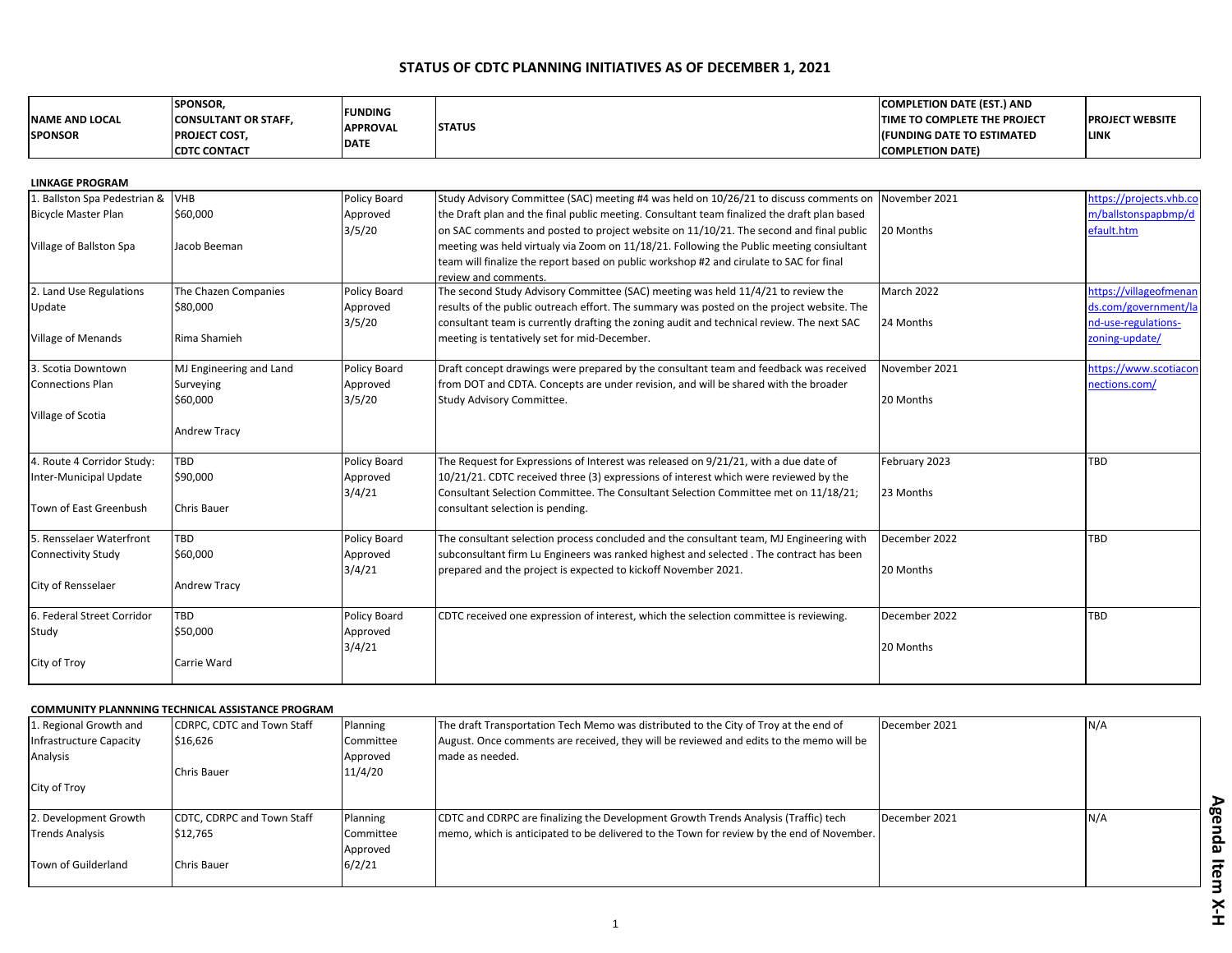| <b>NAME AND LOCAL</b><br><b>SPONSOR</b> | <b>SPONSOR.</b><br><b>CONSULTANT OR STAFF.</b><br><b>PROJECT COST.</b> | <b>FUNDING</b><br><b>APPROVAL</b><br><b>DATE</b> | <b>STATUS</b> | <b>COMPLETION DATE (EST.) AND</b><br><b>TIME TO COMPLETE THE PROJECT</b><br><b>IFUNDING DATE TO ESTIMATED</b> | <b>PROJECT WEBSITE</b><br><b>LINK</b> |
|-----------------------------------------|------------------------------------------------------------------------|--------------------------------------------------|---------------|---------------------------------------------------------------------------------------------------------------|---------------------------------------|
|                                         | <b>CDTC CONTACT</b>                                                    |                                                  |               | <b>COMPLETION DATE)</b>                                                                                       |                                       |

| <b>COMMUNITY PLANNNING TECHNICAL ASSISTANCE PROGRAM (Continued)</b> |                                                         |           |                                                                                        |               |     |  |
|---------------------------------------------------------------------|---------------------------------------------------------|-----------|----------------------------------------------------------------------------------------|---------------|-----|--|
| 3. Existing Conditions and                                          | CDTC, CDRPC and Town Staff                              | Planning  | The map deliverables for the project are completed and have been provided to the town. | December 2021 | N/A |  |
| <b>Resource Mapping</b>                                             | \$12,364                                                | Committee |                                                                                        |               |     |  |
|                                                                     |                                                         | Approved  |                                                                                        |               |     |  |
| Town of North Greenbush                                             | Teresa LaSalle                                          | 6/2/21    |                                                                                        |               |     |  |
| 4. Saratoga Greenbelt -                                             | CDTC, CDRPC and Municipal Staff                         | Planning  | The project team conducted a site visit on November 8th and is currently compiling     | March 2021    | N/A |  |
| <b>Wilton Connector Trail</b>                                       | \$14,101                                                | Committee | information to develop an Existing Conditions and Mapping report.                      |               |     |  |
| Project                                                             |                                                         | Approved  |                                                                                        |               |     |  |
|                                                                     | Jen Ceponis                                             | 8/4/21    |                                                                                        |               |     |  |
| City of Saratoga                                                    |                                                         |           |                                                                                        |               |     |  |
| Springs/Saratoga                                                    |                                                         |           |                                                                                        |               |     |  |
| County/Town of Wilton                                               |                                                         |           |                                                                                        |               |     |  |
|                                                                     | 5. Glenridge Road Pedestrian CDTC, CDRPC and Town Staff | Planning  | New Project funded in October 2021.                                                    | December 2021 | N/A |  |
| Connections                                                         | \$7,766                                                 | Committee |                                                                                        |               |     |  |
|                                                                     |                                                         | Approved  |                                                                                        |               |     |  |
| Town of Glenville                                                   | Rima Shamieh                                            | 10/6/21   |                                                                                        |               |     |  |

## **ADDITIONAL CDTC PLANNING INITIATIVES**

| L. New Visions 2050        | <b>CDTC Staff</b>          | Included in the           | CDTC continues to offer the Virtual Learning Series and Virtual Local Government Training.              | Adopted September 3, 2020 | https://www.cdtcmpo. |
|----------------------------|----------------------------|---------------------------|---------------------------------------------------------------------------------------------------------|---------------------------|----------------------|
|                            | \$100,000                  | 2020-2022 UPWP            | View the schedule and sign up for training at www.cdtcmpo.org/nv2050. CDTC is also                      |                           | org/nv2050           |
| <b>CDTC - Regional</b>     |                            |                           | monitoring mobility trends and will update and amend the plan accordingly. In October,                  |                           |                      |
|                            | Jen Ceponis                |                           | CDTC developed a Complete Streets mini-workshop for the Town of Colonie, which was                      |                           |                      |
|                            |                            |                           | presented to Planning and Zoning Board members the monthly webinar series continued                     |                           |                      |
|                            |                            |                           | with a webinar titled "Generic Environmental Impact Statements (GEIS) as a transportation               |                           |                      |
|                            |                            |                           | planning tool," on November 16th and "What's in the Infrastructure Bill & How Can the                   |                           |                      |
|                            |                            |                           | Capital Region be Ready?" planned for December 21st. CDTC will release a schedule of                    |                           |                      |
|                            |                            |                           | webinars for 2022 in December. More info at: https://www.cdtcmpo.org/news/nv-                           |                           |                      |
|                            |                            |                           | webinars.                                                                                               |                           |                      |
|                            |                            |                           |                                                                                                         |                           |                      |
| 2. ADA Self-Evaluation and | City of Saratoga Springs   | Included in the           | The consulting team is compiling the draft Transition Plan, which project partners reviewed Summer 2021 |                           | N/A                  |
| <b>Transition Plan for</b> | Program capacity: \$75,000 | 2020-2022 UPWP            | in early November.                                                                                      |                           |                      |
| Pedestrian Infrastructure  |                            |                           |                                                                                                         |                           |                      |
|                            | Carrie Ward                |                           |                                                                                                         |                           |                      |
|                            |                            |                           |                                                                                                         | December 2021             | <b>TBD</b>           |
| 3. Patroon Creek Greenway  | <b>Bergmann Associates</b> | Policy Board              | The Citizens Advisory Committee (CAC) and Project Advisory Committee (PAC) both met in                  |                           |                      |
|                            | \$100,000                  | Approved<br>December 2020 | October and the project team planned and attended various public engagement and                         |                           |                      |
| CDTC and City of Albany    |                            |                           | stakeholder events, including a multi-use trail demonstration project and trunk-or-treat at             |                           |                      |
|                            | Jen Ceponis                |                           | Kipp Elementary School. The community liaisons have visited local businesses and                        |                           |                      |
|                            |                            |                           | organizations to discuss the project and have also launched an Instagram account that                   |                           |                      |
|                            |                            |                           | regularly develops and posts content about the proposed trail. The Existing Conditions                  |                           |                      |
|                            |                            |                           | Report has been reviewed and the consultant team is currently developing the alignment                  |                           |                      |
|                            |                            |                           | analysis to present to the CAC and PAC.                                                                 |                           |                      |
|                            |                            |                           |                                                                                                         |                           |                      |